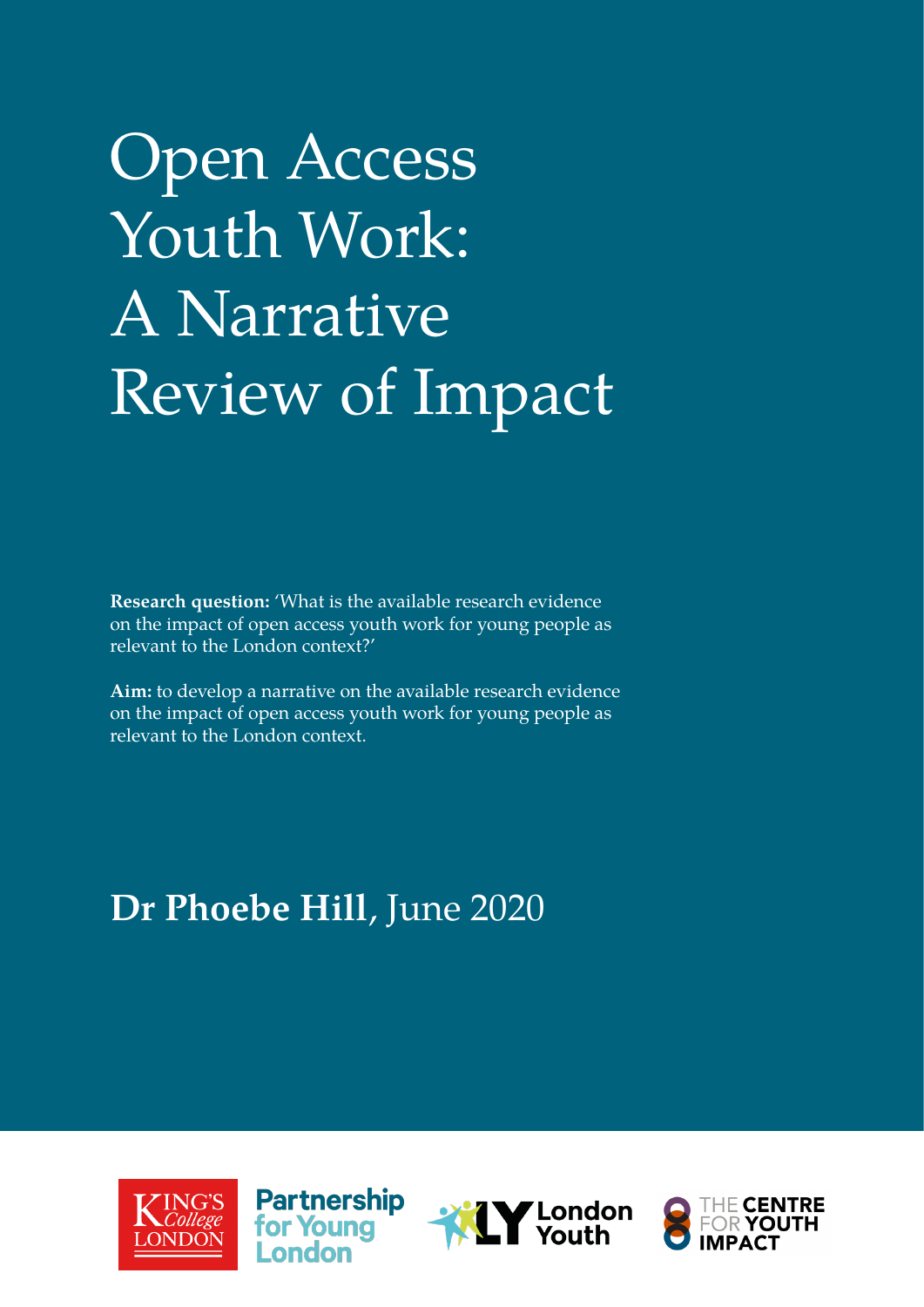## **Contents**

This work was funded under the remit of the Cornerstone Fund, which is a new approach to funding from City Bridge Trust. The Cornerstone Fund proposes a system for putting London's communities at the heart of the way we work. Taking this work forward, Partnership for Young London, the Centre for Youth Impact, London Youth, and the Young People's Foundations have come together with a bold vision for young Londoners. We want to create the conditions for services and support for young people to be:

- more informed by research, practice and the experiences of young people themselves; and
- more joined up through local and regional collaboration;
- and thus, more effective.

This is a two-year funded programme by City Bridge Trust as part of the Cornerstone Fund. We want to generate, mobilise and utilise knowledge and insight to change the life chances of young people.

> We would like to extend our thanks to the wider youth sector group who helped to shape this work and gave feedback on the narrative. Ensuring that this is accessible is a critical part of our work under the remit of the Cornerstone Fund.

| cutive Summary | 01 |
|----------------|----|
|                | 04 |
| pen youth work | 08 |
| ity            | 12 |
|                |    |

We aim to:

- 1. improve services for young people in London through better use of data and research
- 2. increase coordination and reduce duplication of effort on data gathering and research
- 3. facilitate closer links between research and practice, increasing practitioners' use of research and researchers' impact on practice

The programme of work will achieve this by:

- Creating a stronger consensus and shared commitment to the potential for a collaborative research agenda to contribute to improved life chances for young people in London
- Developing a clearer understanding of the roles of key stakeholders in making a collaborative research agenda a reality
- Taking forward the collaboration on the Vision for Young Londoners with, and for young people

Click here to read the full briefing on the work underway.

01. Foreword  $&$  Executive Executive Summary 02. Setting the scene

03. The impacts of  $\sigma$ 

04. Adding complex

05. Appendix

### **The Cornerstone Fund**

#### **Acknowledgements**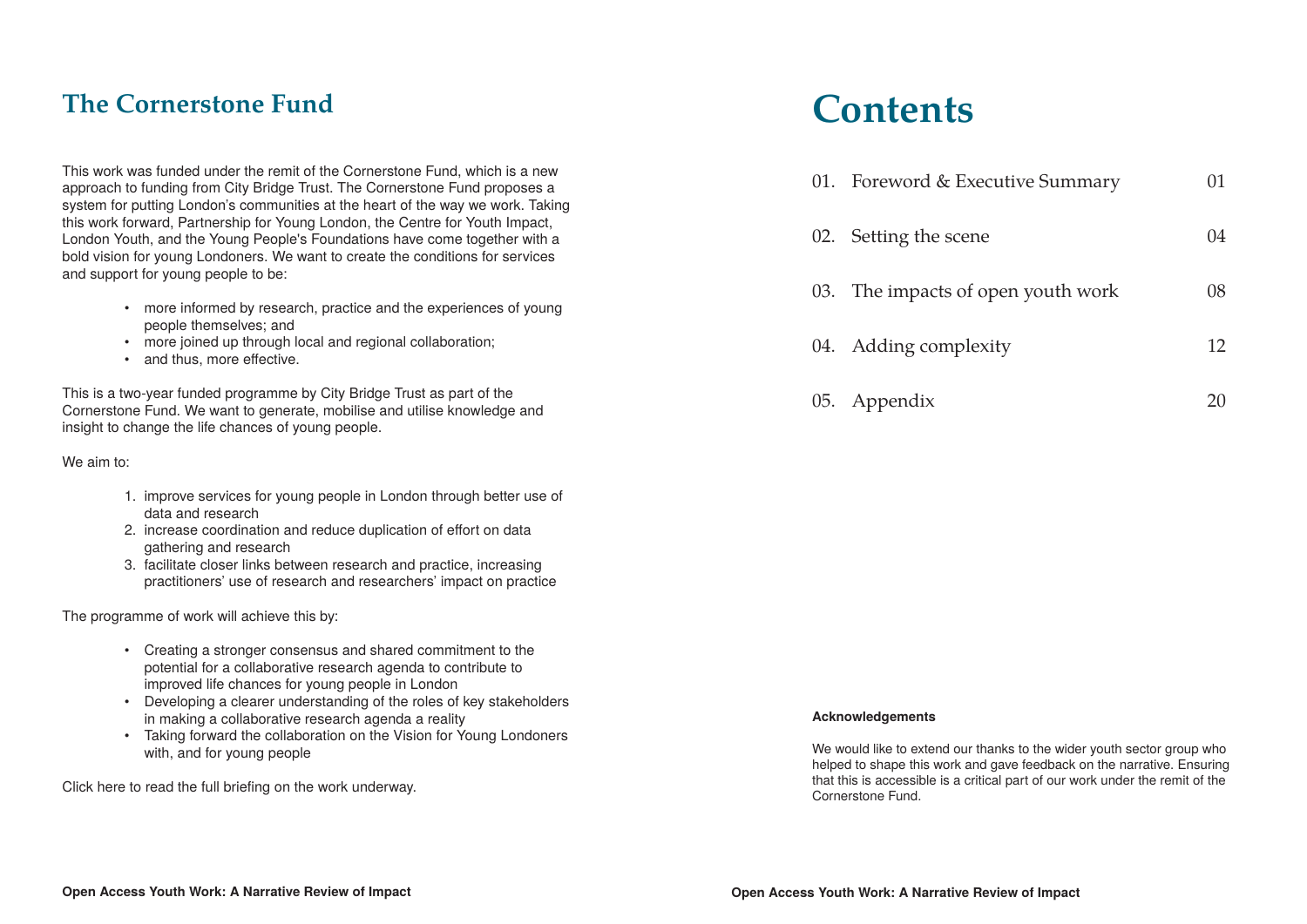### **Foreword**

It has become almost a cliché to say that it is difficult to 'demonstrate the impact' of open access youth work. We would certainly not deny the challenges in 'proving' a practice that is long-term, informal, youth-centred and open-ended, where outcomes emerge in negotiation with young people rather than being prescribed in advance. However, this does not mean that there is 'no evidence' of youth work's impact, or that we should not welcome the debate about how to understand the impact of open access youth work on the lives of young people and communities. In this context, we are delighted to recommend this review.

This paper presents a fresh and up to date narrative of the impact of open access youth work, building on and updating previous reviews. It also makes its own distinctive contribution, both in style and content. In style, it is deliberately presented in an accessible and user-friendly format. Without compromising rigour or nuance, the review is succinct and includes guidance on how it might be used. In terms of its content, it provides an original synthesis of 49 studies, identifying seven 'categories' or areas of impact: society; personal development; relationships; employment and education; a safe place to be; skills development; health and wellbeing. Just as importantly, it presents evidence on the key factors that contribute to this impact: relationships; a safe place to be; long-term work; stimulating activities; place-based youth workers; openness; flexibility; autonomy; joined-up approach; boundaries. It is no accident that 'relationships' and 'a safe place to be' appear both as a category of impact, and as a contributing factor to this impact!

The areas of impact and contributing factors discussed in this review will not surprise anyone who knows youth work well. However, it has been challenging to maintain them in recent years where resources have been limited and need has both grown and deepened. In this context, the review demonstrates that much of 'what we think we know' about youth work is already underpinned by research evidence. Of course, the review is not the 'final word' on youth work's impact; there are several areas that have been under-researched, and we support future studies that engage with the sector to strengthen the evidence (e.g. in relation to the role of anti-oppressive youth work for social change; the contribution of additional key contextual factors such as training and support for youth workers; and the impact of youth work beyond the individual young person, on their wider community). We also welcome work that focuses on quality – the key factors that contribute to impact – as a critical part of developing the evidence base.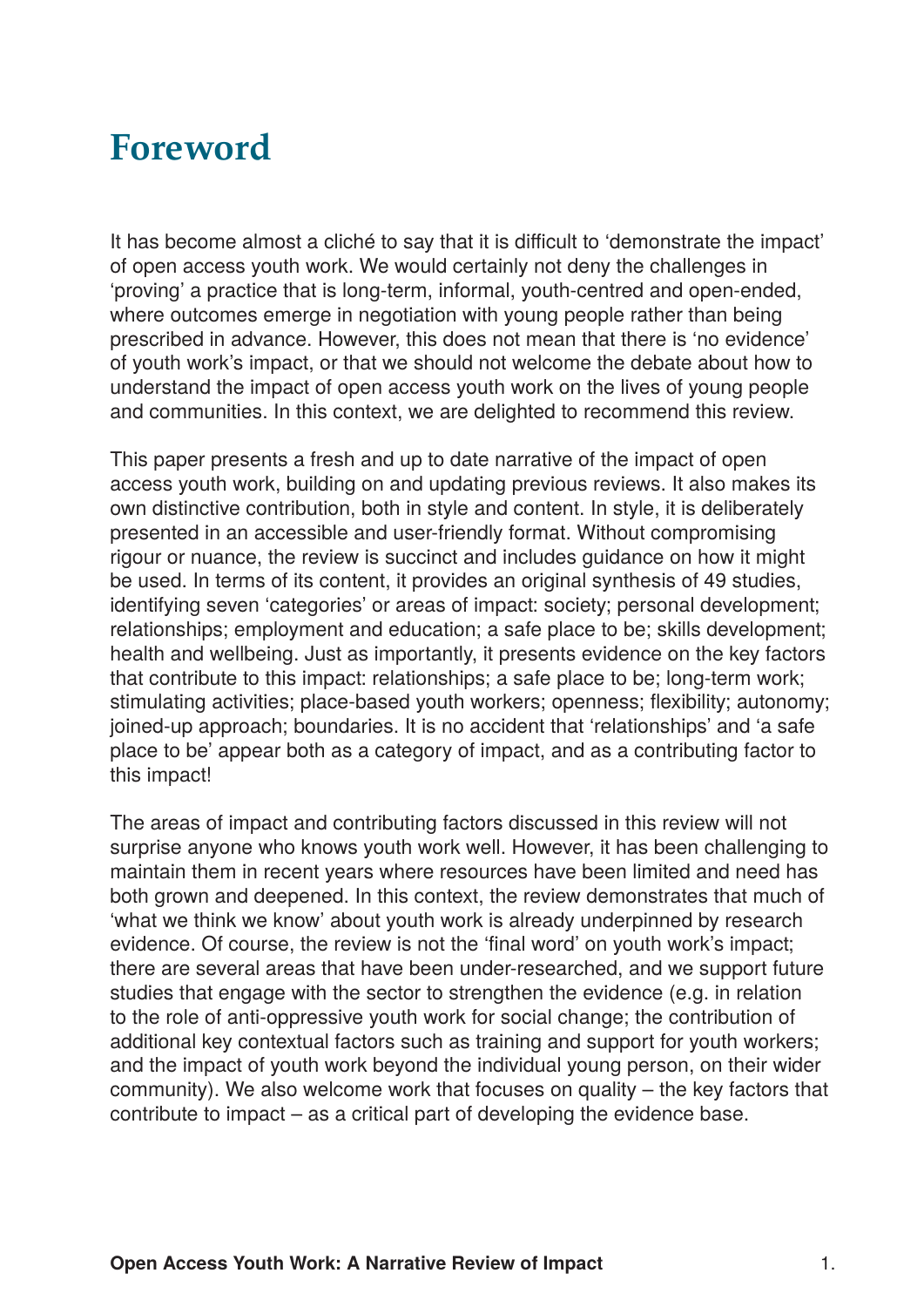### **Executive summary**

This review provides a big picture narrative of the evidenced impacts of open access youth work. Drawing on 49 research studies – predominantly from 2015 onwards – it summarises the key impacts into the following seven categories:

- Society
- Personal development
- Relationships
- Employment & education
- A safe place to be
- Skills development
- Health & wellbeing

The review also identifies ten common factors that contribute to the 'success' or impact of open access youth work, namely:

- Relationships
- A safe place to be
- Long-term work
- Stimulating activities
- Place-based youth workers
- Openness
- Flexibility
- Autonomy
- Joined-up approach
- Boundaries

How to use this narrative review…

The aim of this review is to present the available research on open access youth work in a succinct way, giving you the key themes and trends from the literature 'at a glance' when looking to improve practice. You may wish to reference this narrative review in funding applications you are making. Or, if you are observing that a particular impact is evident in your youth work – e.g. personal development – you may wish to look up the research studies (listed on page 7) that also found this impact to support the findings in your context. Alternatively or in addition, it may be useful to focus your efforts on the factors that are evidenced as supporting youth work's impact.

In summary, this narrative presents a compelling picture of the need for youth work in London and beyond, and the impact and influence of youth work in the lives of young people. While it represents the original and commendable work of its author, Dr Phoebe Hill, the drivers for this review were established through numerous discussions and events in London as part of the Cornerstone Fund partnership, 'Setting the research agenda with, and for, young people'. A draft of the narrative was peer reviewed by a diverse group of practitioners to ensure it is accessible and meets the needs of the sector. As such, we hope and believe it will be extremely useful as a tool to support practice, funding and advocacy for youth work. We recommend this narrative review to youth organisations, funders, policy makers, practitioners, students, evaluators and researchers alike.

> **Bethia McNeil (The Centre for Youth Impact)**



**Tania de St Croix (King's College London)**



**Sharon Long (Partnership for Young London)**

**Partnership** for Young **London**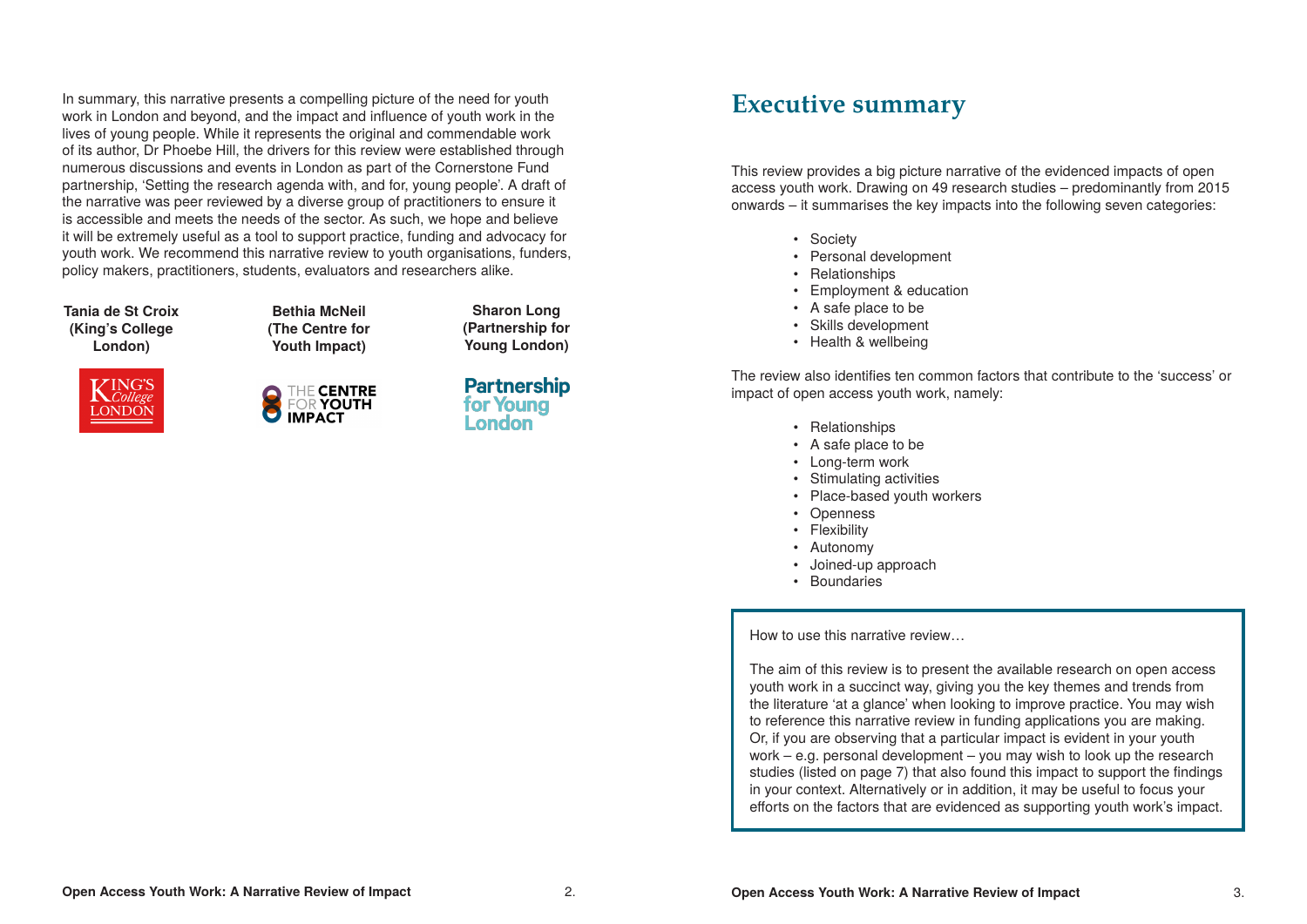### **What is open access youth work?**

Open access youth work is provision that a young person may access regardless of their background, needs or position in society (Robertson 2005). Open access youth work is based on voluntary participation, with young people being free to come and go as they please. Bernard Davies extends this beyond simply the openness to any young person who might choose to attend voluntarily, and includes also an essential openness to 'outcomes' defined by the young people's concerns and interests as a key feature of this form of provision (2019). Although these features of open access youth work are common across the literature, a historical challenge for youth work has been the diversity of terms used, and the lack of a shared discourse (McGregor 2015: 18). This has prevented the build up a body of evidence and theory around youth work, as a myriad of different terms are used, such as: universal provision, generic youth work, youth services, outreach, or positive youth activities (see McGregor 2015: 18; Ritchie and Ord 2016: 2). Mundy-McPherson, Fouché and Elliot (2012) therefore argue for the systematic use of the term 'youth work' as a necessary first step in securing a professional identity and in turn more recognition and funding. We shall use the term 'open access' in this review to distinguish open and universal forms of youth work from targeted provisions.

### **The current context**

Since the 2010 election of the Coalition Government, and the subsequent elections of the Conservative governments in 2015 and 2017, the youth sector in the UK has undergone 'radical transformation driven by austerity measures and service realignment' (Body and Hogg 2019: 171-2). The consequence of these measures has been a decrease of around 40 per cent of the available open access youth work provision in this country (Ritchie and Ord 2016: 4). For the remaining provision, there has been increasing pressure to measure and demonstrate the impact of their practice (Fyfe et al. 2018: 3). In a sector where staff have historically been recruited on the basis of their ability to work with young people – rather than their expertise in research and funding – this represents a 'steep learning curve' (Zumu et al. 2016: 8). This is compounded by the fragmentation of youth work practice, with part-time working, short-term funding, frequent turnover of staff and the move towards increasingly volunteer-driven provision all compromising the ability to sustain a trajectory of research and theory (see Mason 2015; McGregor 2015: 21). Another challenge has been the conflict between open access youth work's 'improvisatory and unpredictable character' and 'an increasingly instrumental and behavioural neo-liberal agenda' (Davies 2015: 85). Open access youth work is by definition 'open', and flexible to the interests of young people, and therefore to seek to measure its impact restricts and ultimately shapes the nature of provision offered (de St Croix 2018). The knock-on effect has been an increase in targeted provision 'with an identifiable effect and return on investment' (Dunne et al. 2014: 13).

# **Setting the scene**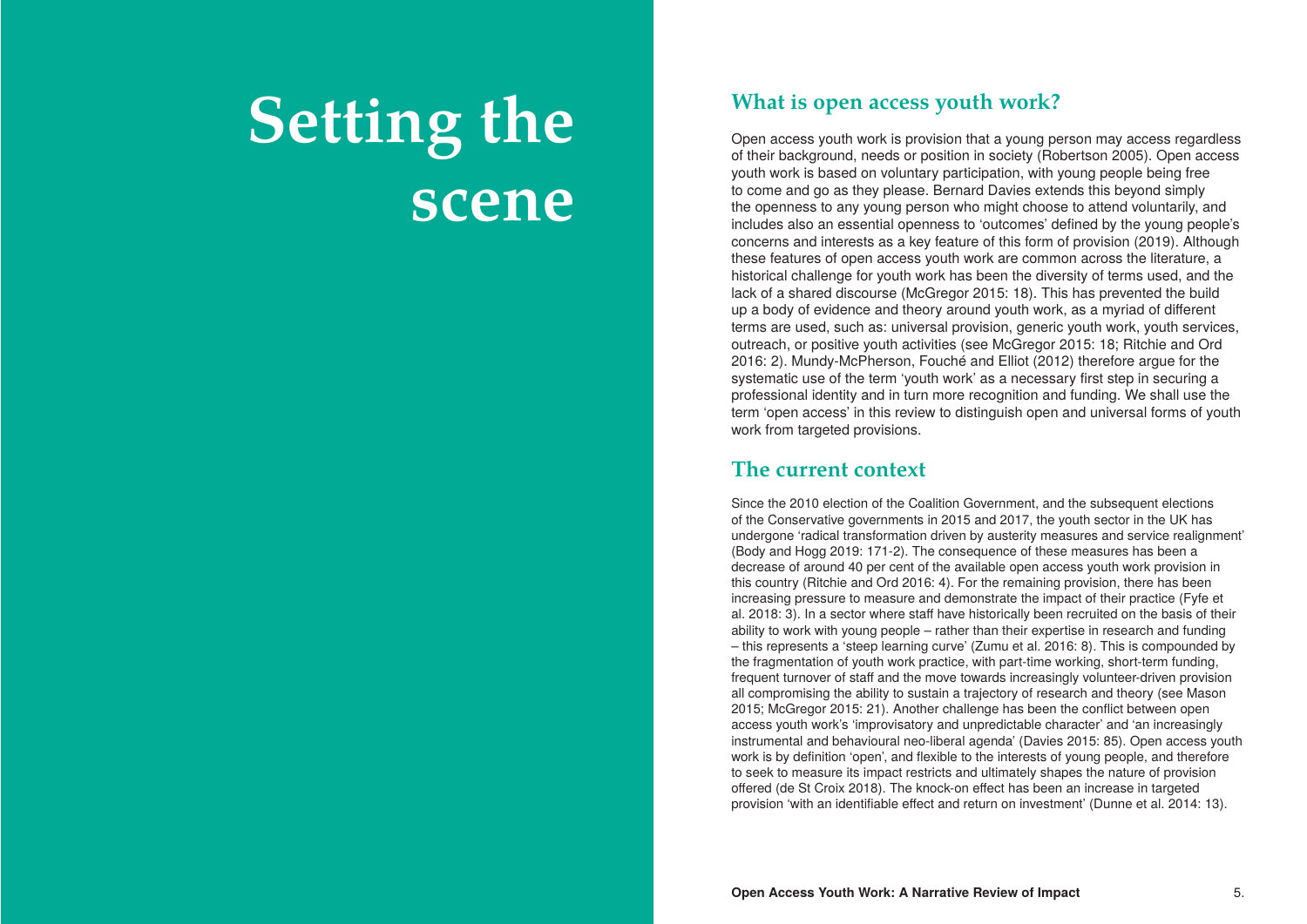Techno-rational justification and scientific methodologies. **Quantitative** 



McGregor (2015: 40) summarises three different approaches to evidencing impact which, although contested and overly simplistic, reflect some of the tensions inherent in the field:

#### **Rationalist**

#### **Pragmatist**

The politics of 'what works' and playing the game.

#### **Relational**

Giving voice to young people through qualitative over quantitative measures.

### **The nature of evidence**

When gathering research about youth work impact there is a challenge of discerning what 'counts' as evidence. Stuart and Maynard narrate the beginnings of evidence-based practice in youth work, and the ways in which it was shaped by a medical approach to research (2015). The authors explain that evidencebased practice is a 'positivistic approach that tests whether a medical intervention has had a positive impact on the patient's outcomes' (2015: 245). This approach therefore relies on being able to test pre and post (or before and after) an intervention, including the measurement of a control group (who don't 'receive' the intervention), and being able to assess how and in what ways the intervention made a difference. Stuart and Maynard argue that there has been an 'overextension' of this approach to the social sciences, including youth work (2015: 246).

For some funding bodies and indeed government departments, this may be the only form of evidence that 'counts'. As Taru (2010) explains, this perspective would posit that without a control group it is not possible to demonstrate statistically whether the measured impacts would have occurred without the youth work intervention. However, very few studies have been conducted according to these criteria. One such study – ranked by Moullin, Reeder and McNeil (2011: 7) as the most robust UK research – analysed quantitative data from the 1970 British Birth Cohort Study. It found that participation in a youth club tended to correlate with various social exclusion outcomes 'including lack of qualifications, unemployment, smoking, drinking, and crime' (Feinstein, Bynner, and Duckworth 2006: 305). This study is controversial, and 'simplistic ministerial interpretation' of its complex findings led to unhelpful policy developments (Davies and Merton 2009: 6). The use of control group studies in youth provision has increased significantly over the last decade, but it is no coincidence that these have tended to focus on 'programmatic' interventions rather than more informal, semi- or unstructured youth work provision. It remains the case that the 'extension' of this form of measurement to youth provision has not simultaneously extended the established evidence base.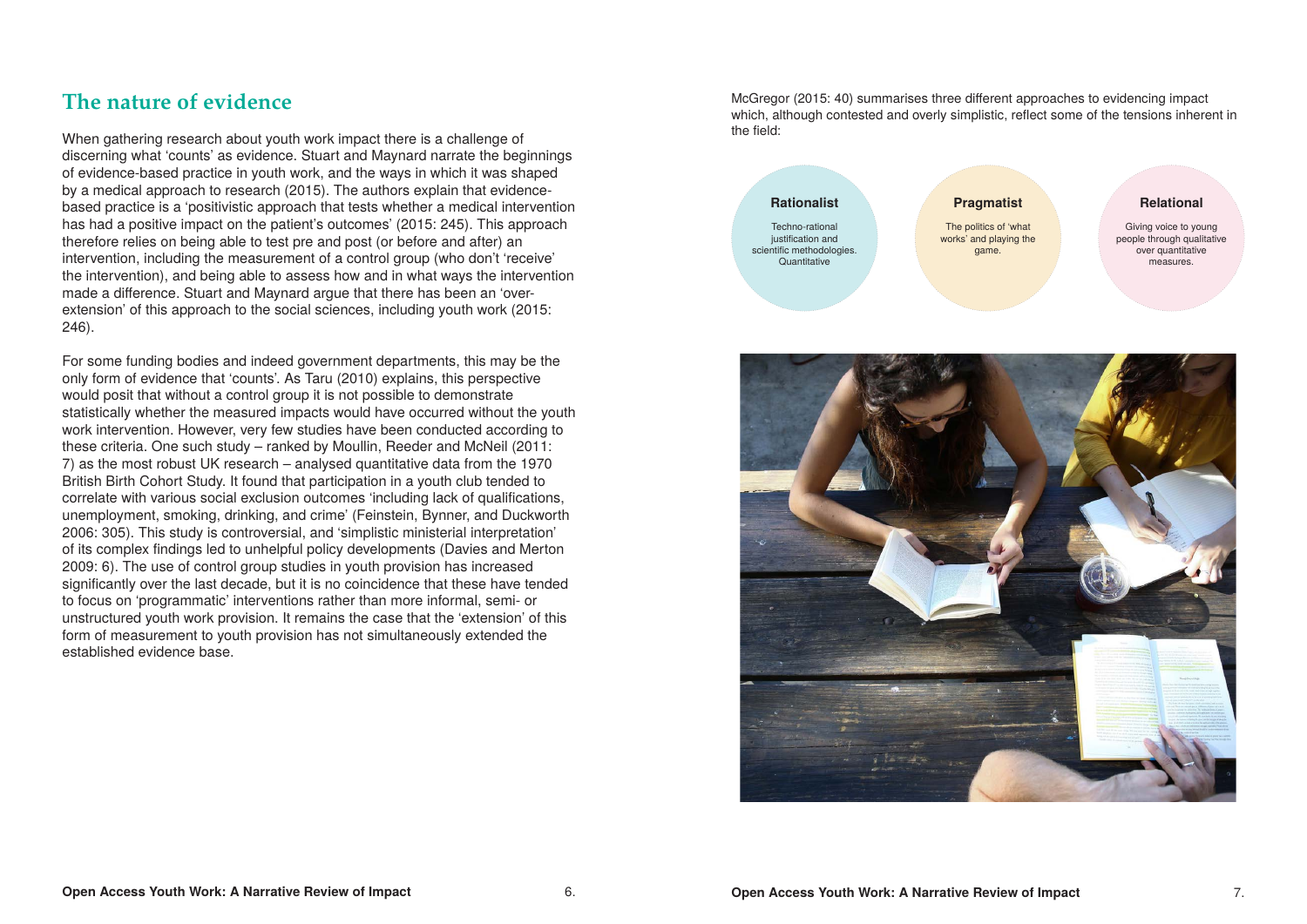This narrative review takes an inclusive approach to what 'counts' as evidence of youth work impact. Despite the flurry of new research initiatives around youth work impact over the last ten years, open access youth work remains an 'under researched area' (Ritchie and Ord 2016: 4). We therefore do not discriminate between studies based on the research approach adopted. The vast majority of studies included in this review are qualitative and focus on self-reported or 'significant change' stories from young people; we recognise that there may therefore be a limit to whether or not they can be considered 'proof' of youth work impact. The review includes any study that constitutes original research with evidenced impact in any open access youth setting, and is not limited to studies in the UK.

Given the plethora of systematic literature reviews into youth work, this study does not seek to replicate but to add to the existing work that has been done. The narrative review therefore focuses on the 2015 systematic review carried out by McGregor (and the references within it), and research from 2015 onwards. After a database search, website search and grey literature search, 49 studies were found that are of relevance to this review (see Section 5 Appendix for more detail).

The table on the next page provides a summary of the open access youth work impact evidenced in these studies, gathered into seven different categories. We use the term 'impact' to encompass outcomes or changes evidenced as a consequence of a provision. Each literature review provides a different summary of the impacts, and there is no one agreed list. This categorisation of the impacts (with further explanation in the subsequent tables) is an interpretation based on the particular studies read:

- 1. Society
- 2. Personal development
- 3. Relationships
- 4. Employment & education
- 5. A safe place to be
- 6. Skills development
- 7. Health & wellbeing

# **The impacts of open access youth work**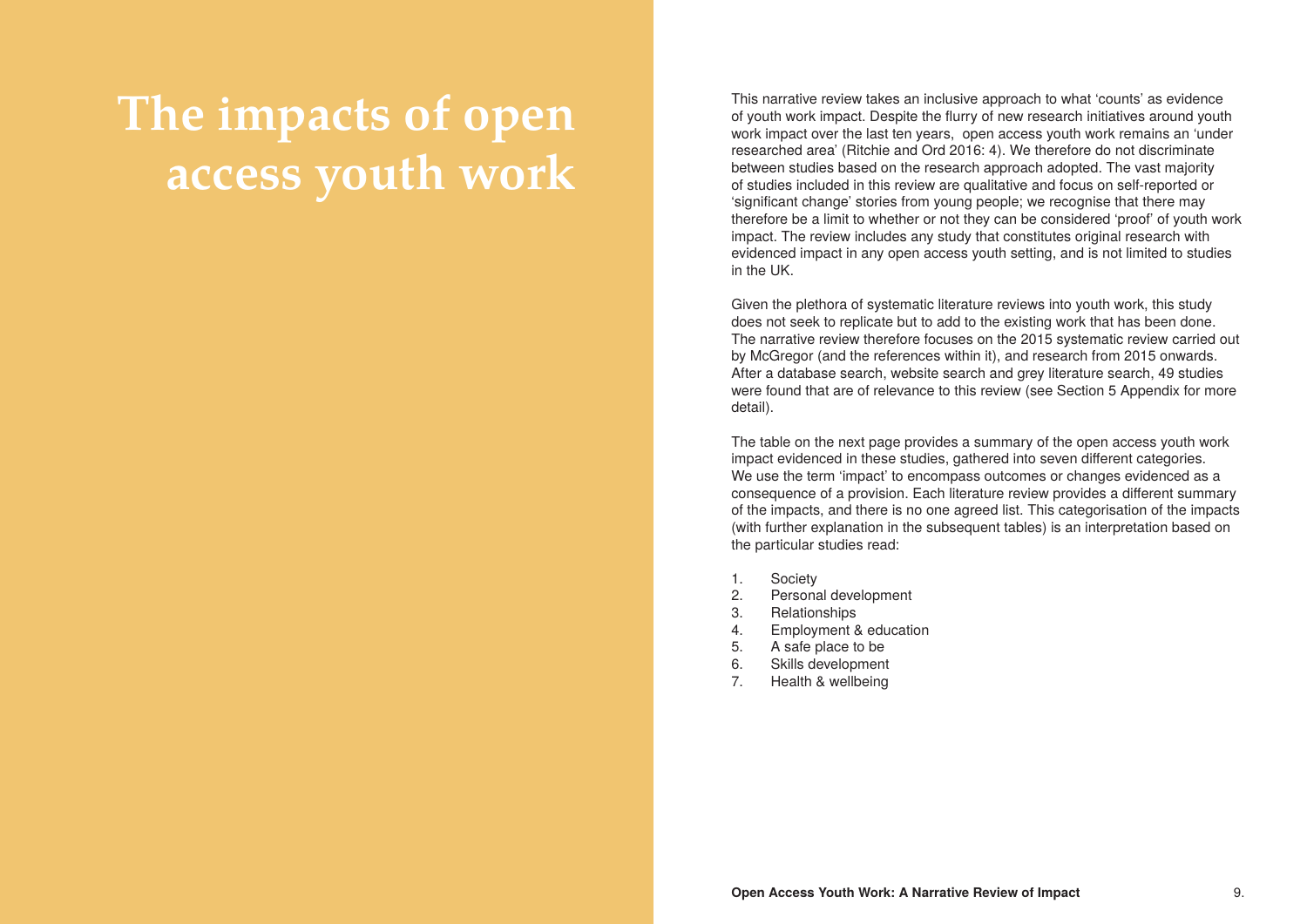| <b>Society</b>                        | Social cohesion, taking initiative, influencing local decision-<br>making, building networks with wider community, increased<br>volunteering, cultural awareness and inter-cultural relations,<br>political engagement, increased voting, active citizenship,<br>inclusion of migrant youth, feeling safer in the neighbourhood,<br>wanting to 'give back', anti-racist work, empowerment. |
|---------------------------------------|--------------------------------------------------------------------------------------------------------------------------------------------------------------------------------------------------------------------------------------------------------------------------------------------------------------------------------------------------------------------------------------------|
| <b>Personal</b><br>development        | Self-esteem and confidence, personal identity, problem solving,<br>social skills, conflict resolution, team work, creativity, raised<br>aspirations, broadened worldview and beliefs, knowledge of<br>self, self-control, discovering strengths, responsibility, self-<br>determination, dealing with setbacks, strategic thinking.                                                        |
| <b>Relationships</b>                  | Trusting, non-judgemental, feeling believed in, feeling heard<br>and listened to, feeling supported, acceptance, feeling like a<br>'family', long-term, positive role models, peer networks, mutual,<br>person-centred and individual approach, different to teachers<br>and parents, respect, overcoming isolation, building capacity<br>for positive relationships in future.            |
| <b>Employment</b><br>and<br>education | Training, developing networks, developing social capital,<br>entrepreneurialism, improving job chances, developing<br>hard and soft skills for the workplace, voluntary or paid<br>opportunities, guidance and signposting, developing non-<br>cognitive skills, improved formal educational attainment,<br>assistance with applications, preventing early school leaving.                 |
| A safe place<br>to be                 | Supportive environment, non-judgemental space, a place to<br>get away from home and tensions elsewhere, a place 'not like<br>school', a place to socialise and have fun, a place accessible<br>for free where they will not be excluded, a safe space away<br>from challenges in the community, a 'second home', a place to<br>just be, a sense of belonging.                              |
| <b>Skills</b><br>development          | Opportunities to try new things, developing hard and soft skills,<br>building core competencies, fostering social skills, participating<br>in music, dance, craft, art or sport activities, participating in life-<br>based learning not always taught at home including cooking,<br>learning to present, organise, communicate and lead.                                                  |
| <b>Health and</b><br>wellbeing        | Bridge to other services and keeping young people connected<br>to them, reducing detrimental and risky behaviours (e.g.<br>substance abuse), providing a place of respite and sanctuary,<br>enabling good decision-making and considering risk,<br>preventative approach (e.g. gang activity), increasing self-care.                                                                       |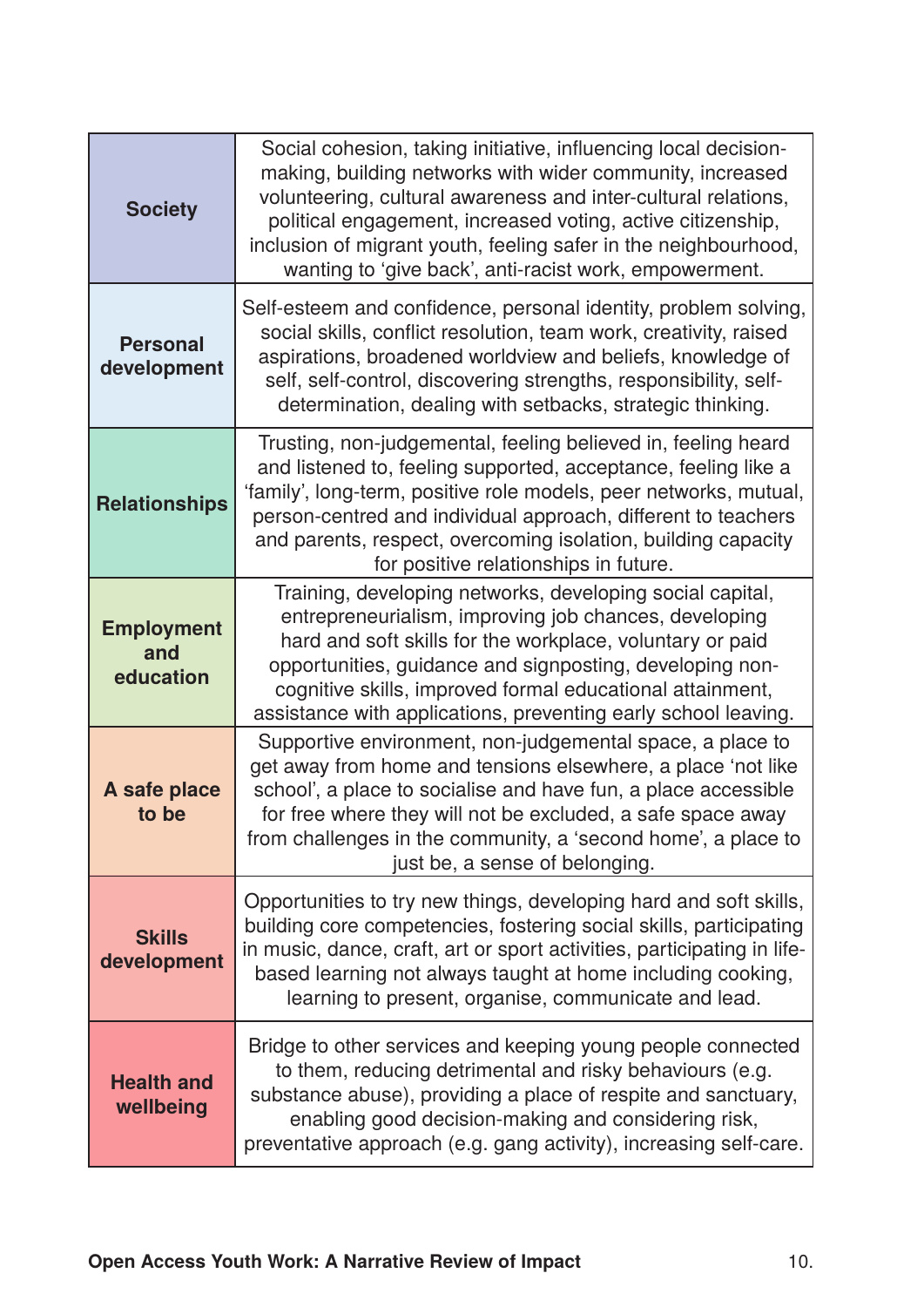|                                         |   |    | <b>Assembly and provided 2010</b><br><b>Richard Richard Richard Richard Richard Richard Richard Richard Richard Richard Richard Richard Richard Richard</b> |   |  |       |     | <b>Propriet of the Propriet Property and Property</b> |   | Code: it is a final discrimination<br>Code: Broadway |   |       | <b>CONTRACTOR DESCRIPTION AND DESCRIPTION</b> |   |   |   |       |   |     |  |     | A little to the control of the control of the control of the control of the control of the control of the control of the control of the control of the control of the control of the control of the control of the control of |   |     |   |   |  |   |   |   |   |                                                                                                                                                                                                                                      |     | <b>CONTRACTOR DESIGNATION</b><br><b>Auditor Riverside</b><br>Lumine of British |  |
|-----------------------------------------|---|----|-------------------------------------------------------------------------------------------------------------------------------------------------------------|---|--|-------|-----|-------------------------------------------------------|---|------------------------------------------------------|---|-------|-----------------------------------------------|---|---|---|-------|---|-----|--|-----|-------------------------------------------------------------------------------------------------------------------------------------------------------------------------------------------------------------------------------|---|-----|---|---|--|---|---|---|---|--------------------------------------------------------------------------------------------------------------------------------------------------------------------------------------------------------------------------------------|-----|--------------------------------------------------------------------------------|--|
| Society (24)                            | X |    |                                                                                                                                                             |   |  |       |     | X X X X X X X                                         |   |                                                      |   | X X X |                                               | X |   | X |       |   | X X |  |     |                                                                                                                                                                                                                               |   |     |   |   |  |   |   |   |   | <b>Processing Contract of the Contract of the Contract of the Contract of the Contract of the Contract of the Contract of the Contract of the Contract of the Contract of the Contract of the Contract of the Contract of the Co</b> |     |                                                                                |  |
| <b>Personal</b><br>development (21)     |   | XX |                                                                                                                                                             | X |  | X X X |     |                                                       | X |                                                      |   | X X   |                                               | X |   |   | X X X |   |     |  | X   |                                                                                                                                                                                                                               |   | X X |   |   |  |   | X | X |   |                                                                                                                                                                                                                                      | X X |                                                                                |  |
| <b>Relationships</b><br>(15)            | X |    |                                                                                                                                                             | Х |  | Χ     |     |                                                       |   |                                                      |   | X X   | X                                             |   | X |   | X X   |   |     |  | X   |                                                                                                                                                                                                                               | X |     |   | Х |  |   | Х |   |   |                                                                                                                                                                                                                                      | Х   |                                                                                |  |
| <b>Employment and</b><br>education (13) | Χ |    |                                                                                                                                                             | Х |  | Χ     |     |                                                       |   |                                                      | Х |       |                                               |   |   | X |       |   | X X |  | X   |                                                                                                                                                                                                                               |   |     | Χ |   |  | X | X |   |   |                                                                                                                                                                                                                                      | X   |                                                                                |  |
| A safe place to<br>be (12)              |   |    |                                                                                                                                                             |   |  |       | Х   |                                                       |   |                                                      |   | X X X |                                               |   | Χ |   | X     |   | X   |  | X X |                                                                                                                                                                                                                               | X |     |   | X |  |   |   |   |   |                                                                                                                                                                                                                                      | X   |                                                                                |  |
| <b>Skills</b><br>development (11)       |   |    |                                                                                                                                                             |   |  |       | X X |                                                       |   |                                                      |   | X X   |                                               |   |   |   |       |   | X X |  | X   |                                                                                                                                                                                                                               |   | X X |   |   |  |   |   | X |   |                                                                                                                                                                                                                                      | X   |                                                                                |  |
| <b>Health and</b><br>wellbeing (5)      |   |    | Χ                                                                                                                                                           |   |  |       |     |                                                       |   |                                                      |   | X X   |                                               |   |   |   |       | X |     |  |     |                                                                                                                                                                                                                               |   |     |   |   |  |   |   |   | X |                                                                                                                                                                                                                                      |     |                                                                                |  |

# **Adding complexity**

**We are the youth of today report**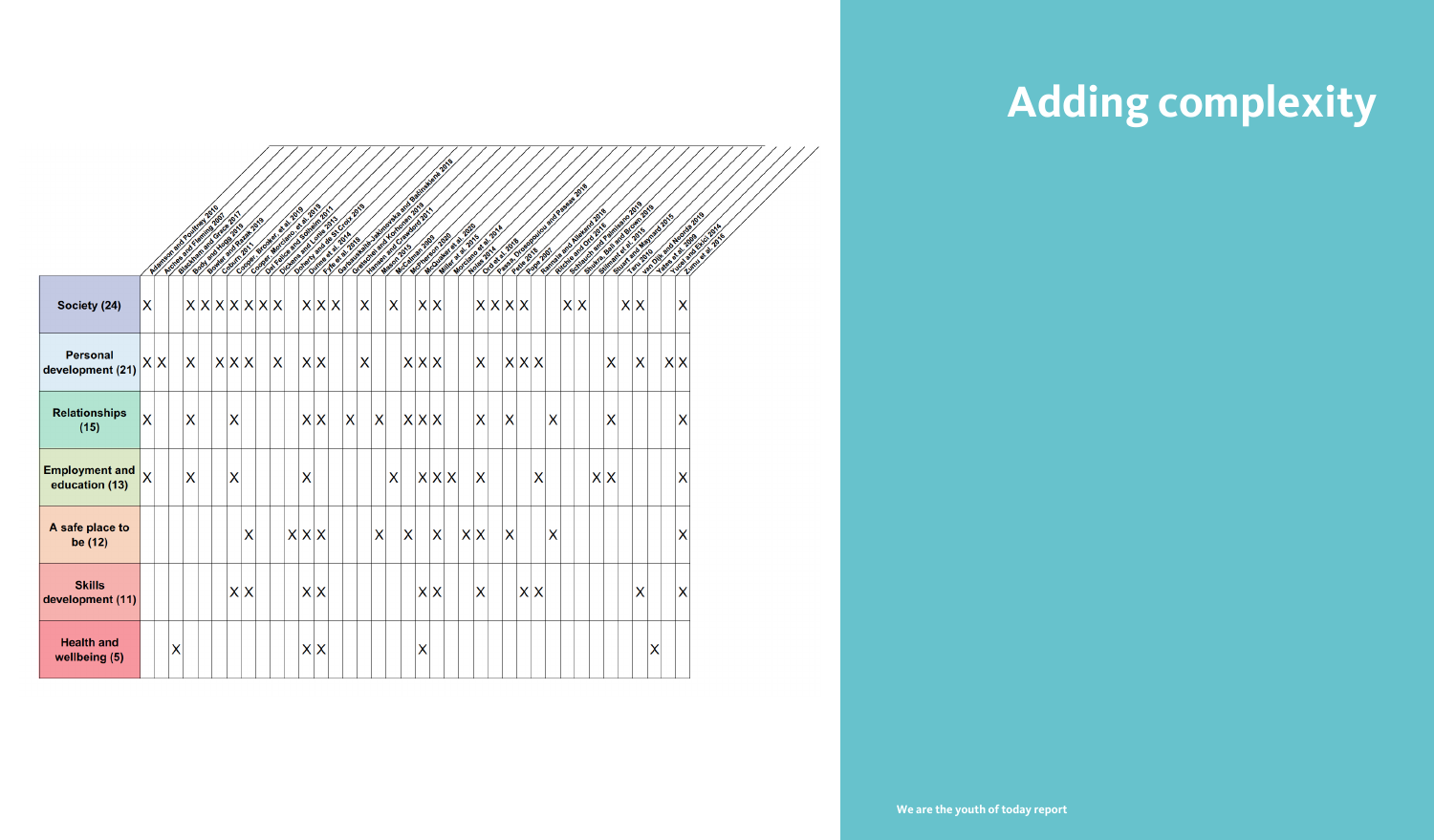The categories outlined above are **inevitably an over-simplification.** They cannot possibly capture the range of impacts in real life practice, and they are offered hesitantly given the over-focus on 'outcomes' in youth work (see de St Croix 2018). Different reviews categorise and group impacts differently. This review has classified them according to the seven key groups outlined above, based on which impacts appeared most in the particular studies read.

**Not all youth work projects should expect to see the same impacts.** Many of these impacts are highly contextual, for example in a youth work provision in Bolzano which saw young people increasingly confident in their bilingual identity, and able to speak in both languages at the club (Schlauch and Palmisano 2019). A provision is not necessarily 'better' for producing a range of different impacts.

**The impacts are not necessarily of equal value.** For example, in Ritchie and Ord's research (2016) the young people enjoyed the different activities available to them and the chance to try new things (skills development) but ultimately viewed the activities as an opportunity to spend time with youth workers and friends (relationships).

Although the impacts are separated out for purposes of clarity, **they are not necessarily disconnected.** For example, Fyfe et al.'s (2018) study highlighted that increased confidence led to better performance at school and improved career prospects for young people.

All of the evidenced impacts are focused on how the individual young person has been impacted by a provision, and on the whole **fail to consider the impact on a young person's wider context.** Only one study by Petie (2018) referenced the impact of the youth work provision on wider factors such as family.

In recent years, **positive relationships and having a safe place to be have increasingly been described as 'impacts' in themselves**, beyond simply being part of the fabric of good youth work. Body and Hogg (2019) highlight how the positive relationships young people built in the youth club enabled them to build other positive relationships in their lives, and ten years on it was this that they recounted as being most impactful.

**Not all of the impacts of youth work are positive.** This is highlighted by Adamson and Poultney as one of the consequences of the 'networking effect of bringing together the riskiest young people' (2010: 23).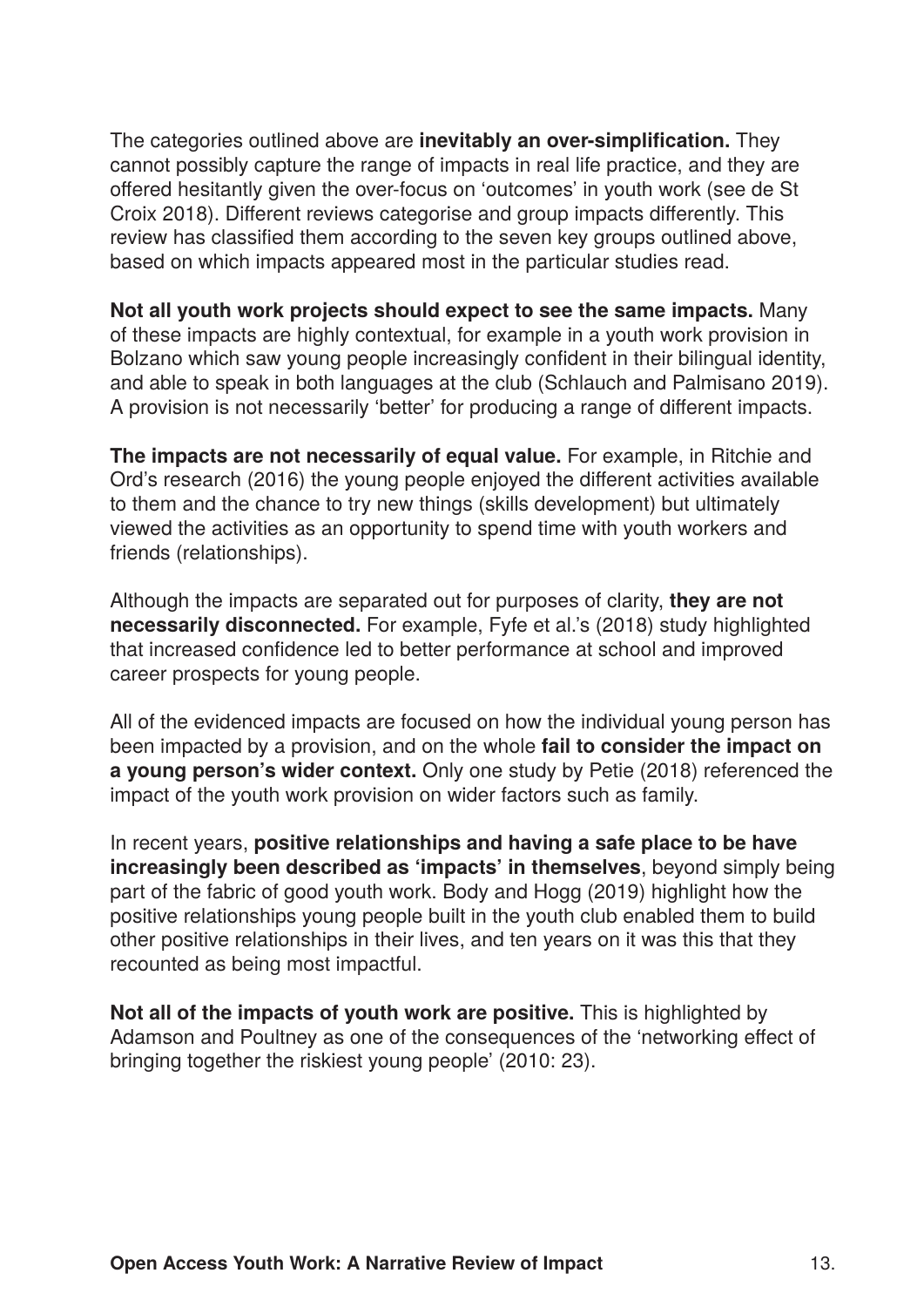### **Factors contributing to impact**



*Evidenced Impacts Factors contributing to impacts*

Although the intention is for youth work provisions like these to be 'open' to all young people regardless of background or need, **there are some young people who may not be able to engage with open access youth work**. Groups not sufficiently reached by youth work include those in rural areas, migrant young people, young people with additional needs and those who may need the provision the most (Dunne et al. 2014).

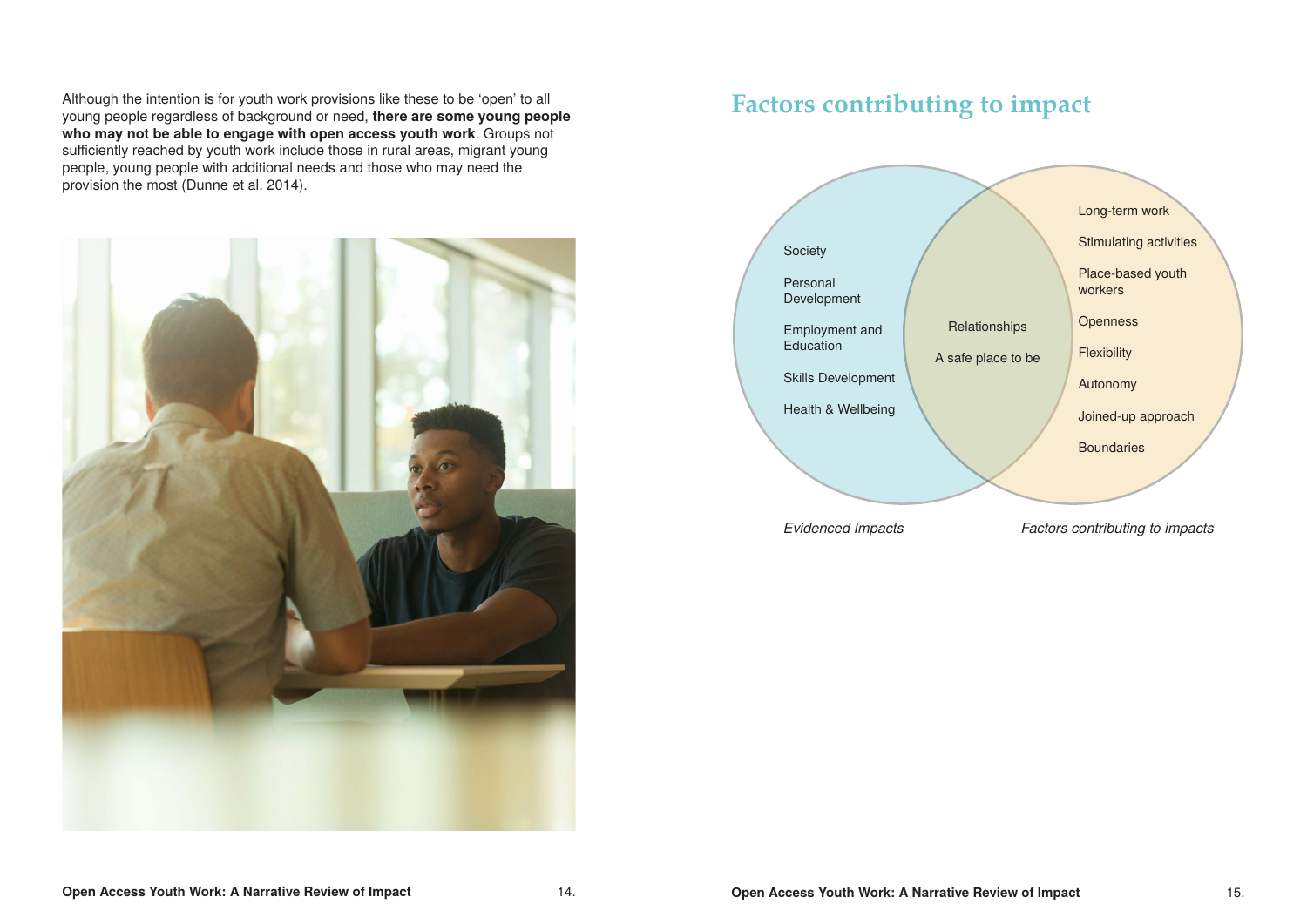### **5. Place-based youth workers**

Another important factor was having place-based youth workers, who had knowledge about the local area and the social, economic and cultural realities of the young people they worked with (Prinzjakowitsch 2017: 79). As McPherson explains, 'The participants felt they had more in common with their youth workers than they did with their teachers, in the sense that many come from similarly working-class backgrounds and communities, with youth workers typically being former service users themselves' (2020: 316-317).

### **6. Openness**

Openness was highlighted as a factor in several studies, relating to the free-ofcharge nature of the provision and also the welcoming culture of the space. As Zumu et al. explain: 'Those we met who had been engaged with their youth club for a long time said they kept going because they were made to feel welcome, even if they only attended occasionally. They liked the fact that their youth club had an open door policy, so they were free to come and go as they wished' (2016: 15).

### **7. Flexibility**

Alongside offering structured activities for young people to participate in, the need to start where young people are 'at' is also highlighted as a factor. The provision must evolve, adapting to the needs and interests of the young people. Dickens and Lonie describe the way in which a hip hop project took seriously the young people's preferred form of expression, and the means through which they wanted to articulate their challenging life circumstances (2013: 69).

### **8. Autonomy**

Another important factor highlighted in the literature is the involvement of young people in decision-making processes, and being given autonomy. Dunne et al. (2014) explain that although 'giving a voice' to young people is frequently mentioned in provision, this can range hugely from having a say in small details to designing an entire programme or initiative. This requires a commitment to power sharing between the young people and adults, based on voluntary relationships (Coburn 2011).

### **1. Relationships**

Relationships fall into both categories above: they are both an impact of open access youth work and a factor contributing to 'success'. As a factor for success, it is specifically the relationship between youth worker and young person that is important. As Body and Hogg (2019) explain, 'the participants rarely identified or specifically discussed the different services they engaged with (such as early intervention support, drug and alcohol advice or, sexual health services) or the larger organisation. Rather they identified and framed their experiences based around individual practitioners within the organisation, and discussed strong and lasting attachments to these individuals, highlighting the idea that relationships remain central to service provision' (2019: 176).

#### **2. A safe place to be**

Another aspect falling into both impact and factor is providing a safe place to be. Ritchie and Ord's (2016) research found that the young people benefitted from having a space within which to develop a peer network, and having a place from which they would not be excluded. Their research also found that the youth clubs represented a place to belong, and for some young people, a place to get away from home and other challenges.

#### **3. Long-term work**

The longevity of relationships was highlighted as another factor for success. Mason's (2015) research found that all of the participants identified the importance of relationships being built on trust and respect, a process that is necessarily developed over time. Mason explains that this was achieved through the employment and recruitment of local staff and volunteers, which 'reflected longstanding managerial commitments to the provision of local opportunities' (2015: 62). Similarly, in Sabaratnam and Klein's research with 1070 young people, they found a statistically significant positive relationship between length of participation and 'self-control, empathy and communication' (2006: 91).

### **4. Stimulating activities**

Structured opportunities that are flexible to the needs of young people provide pathways for participation (Coburn 2011), and can be an 'initial hook' to engagement (Petie 2018: 16). Cooper, Brooker, et al. (2019) describe how a dance programme provided the opportunity to try something new for a particular group of young people, to meet new friends through a shared activity, and to express emotions through the creative process.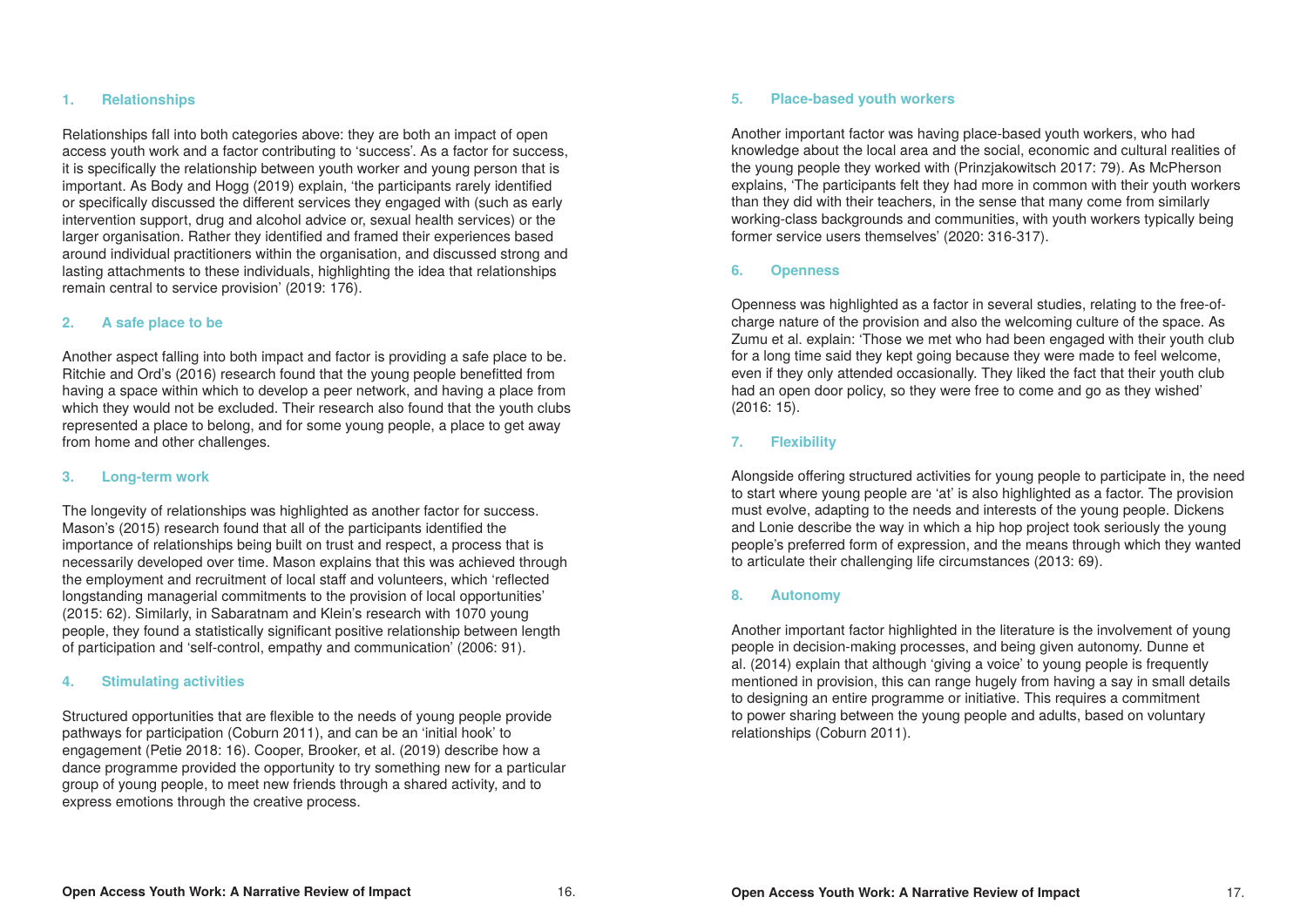## **Implications for policy and practice**

to measure collectively and/or longitudinally what the impact of open access

We have also seen that there is need for long-term work, the provision of safe spaces and consistent positive relationships as factors for success with open access youth work. Are these two 'realities' reconcilable? Or has the former

- The last ten years have seen a range of initiatives and research focusing on open access youth work and responding to the current climate of funding. How can we continue to build on the work being done?
- What 'counts' as evidence? Is the aim for every organisation to find their own significant change stories and articulate their own impacts, or to seek youth work might be?
- We have seen that open access youth work is under threat, and faces the challenges of job cuts, short-term funding contracts and high staff turnover. made an impossible context for the latter to exist, rendering open access youth work unable to achieve what it wants to achieve?
- There are a few gaps in the literature on evidenced impacts. Although there where there has been an increase in migrant populations), only one study 2019). There was also only one study that referenced the impact of youth (Petie 2018). In addition to these, where relationships are discussed as an impact or factor for success in the literature, the studies tend to highlight the relationship between youth worker and young person rather than peer networks. Similarly, there are other gaps in what may be expected from the wider youth work literature to be identified as factors for success, including the training and support of youth workers; employment conditions for youth workers; length and stability of funding; sensitive evaluation and monitoring procedures; and the central role of the voluntary principle (in which young people choose whether and how to engage). All of these gaps present interesting opportunities for further research.

appears to be an interesting shift of focus to the role that youth work can play in fostering positive inter-cultural relations (particularly in European contexts specifically mentioned the impact of anti-racist youth work (Bowler and Razak work beyond the individual young person, on their family or wider community

### **9. Joined-up approach**

Another factor is the strength of links and networks between the youth workers and other services, including young people's families, schools, social services, the police and local community. As Schulman and Davies explain that when the three domains of family, community and school are joined-up, evidence shows that 'participants experienced outcomes such as higher levels of social skills learning, greater self-efficacy, higher levels of community service, and greater cognitive competence' (2007: 23). This involves actively building partnerships to enable effective outreach to young people at risk (Dunne et al. 2014: 166).

#### **10. Boundaries**

The maintaining of strong boundaries was also mentioned as an important component in facilitating impact. Petie's (2018) research found that the young people appreciated being in a setting with appropriate boundaries. This led to shared expectations that people would abide by the rules, and that those who did not would be asked to leave for a set period of time. Petie explains that this led to mutual respect between the young people and the youth workers, and contributed to the young people's experience of the club as a safe place to be. As Prinzjakowitsch (2017) highlights, this principle is challenging to follow, as it may compromise the relationship between youth worker and young person.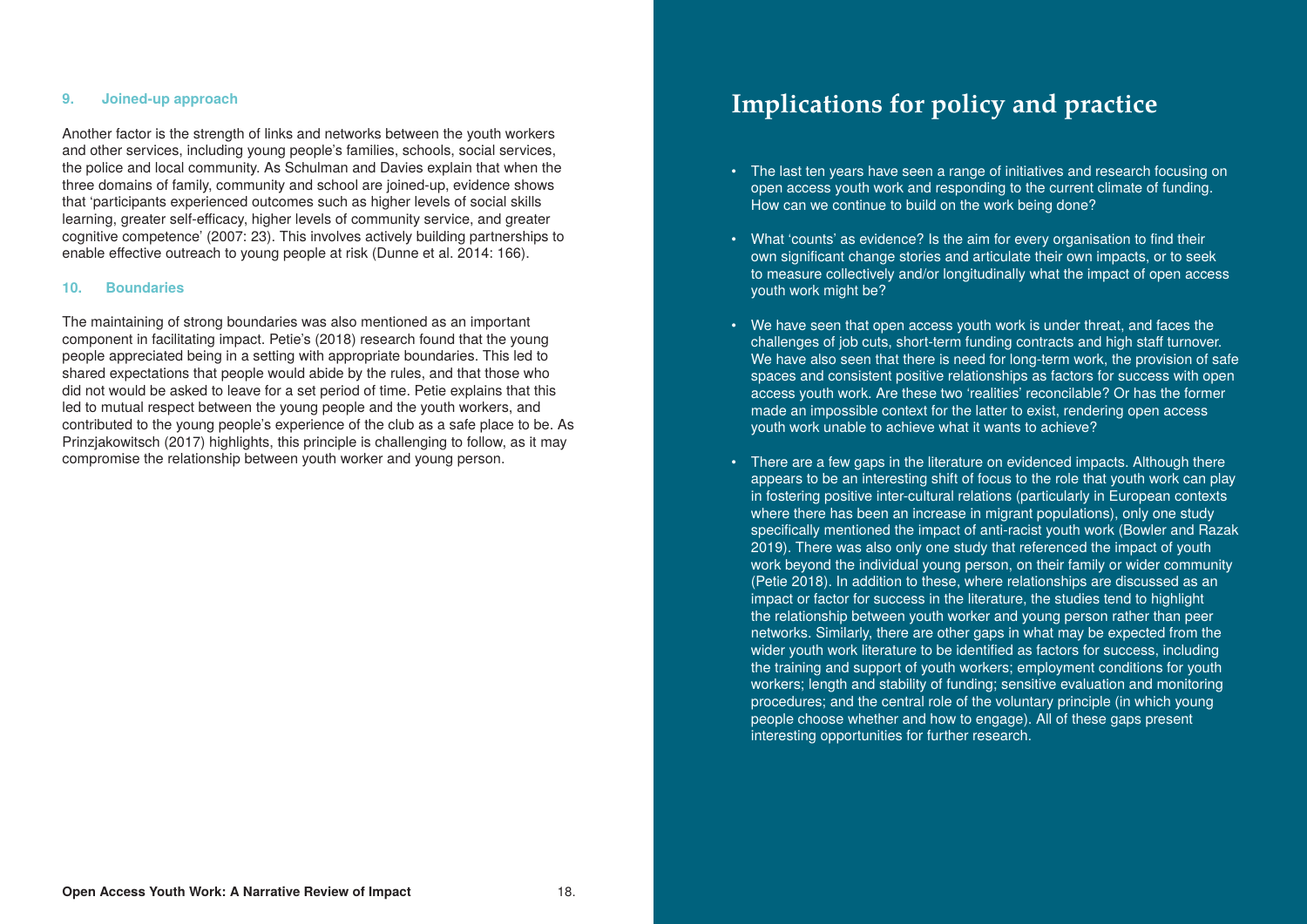## **Methodology**

A database, website and grey literature search resulted in 217 different reports and articles. This was then reduced down to 72 by focusing only on large systematic reviews (of which there are nine) and literature from 2015 onwards. These studies were then ordered according to relevance, accessibility (online) and also by whether or not they are original research. PhD theses were excluded. This left 33 articles or research reports, including the 9 systematic reviews. The two most recent reviews were included in the reading, along with the 24 empirical research studies. Further studies were added on account of relevance through the reading process. The total number of studies included in the impacts and factors contributing to impact sections of this review is 49. The studies were coded for analysis using Nvivo software.

| <b>Database</b>                                            | <b>Date</b> | <b>Notes</b>                |
|------------------------------------------------------------|-------------|-----------------------------|
| <b>British Education Index (EBSCO)</b>                     | 4/5/20      | No results found.           |
| Child Development & Adolescent Studies (EBSCO)             | 4/5/20      | Mostly CYP now<br>articles. |
| Education Abstracts (EBSCO)                                | 4/5/20      | No results found.           |
| ERIC (EBSCO)                                               | 4/5/20      | No relevant<br>results.     |
| International Encyclopedia of Education<br>(ScienceDirect) | 4/5/20      |                             |
| Linguistics and Language Behavior Abstracts<br>(ProQuest)  | 4/5/20      | No relevant<br>results.     |
| Education Abstracts (EBSCO)                                | 4/5/20      | No relevant<br>results.     |
| Teacher Reference Center (EBSCO)                           | 4/5/20      | Not allowed<br>access.      |
| Academic Search Complete                                   | 4/5/20      |                             |
|                                                            |             |                             |

**1. Database search**

**Key terms searched:**

**• "Open access youth work", "Open youth work", "Universal youth work", "Impact" + "youth work" (since 2015)**

| <b>Database</b>                                            | <b>Date</b> | <b>Notes</b>                |
|------------------------------------------------------------|-------------|-----------------------------|
| <b>British Education Index (EBSCO)</b>                     | 4/5/20      | No results found.           |
| Child Development & Adolescent Studies (EBSCO)             | 4/5/20      | Mostly CYP now<br>articles. |
| <b>Education Abstracts (EBSCO)</b>                         | 4/5/20      | No results found.           |
| ERIC (EBSCO)                                               | 4/5/20      | No relevant<br>results.     |
| International Encyclopedia of Education<br>(ScienceDirect) | 4/5/20      |                             |
| Linguistics and Language Behavior Abstracts<br>(ProQuest)  | 4/5/20      | No relevant<br>results.     |
| Education Abstracts (EBSCO)                                | 4/5/20      | No relevant<br>results.     |
| Teacher Reference Center (EBSCO)                           | 4/5/20      | Not allowed<br>access.      |
| <b>Academic Search Complete</b>                            | 4/5/20      |                             |

## **Appendix**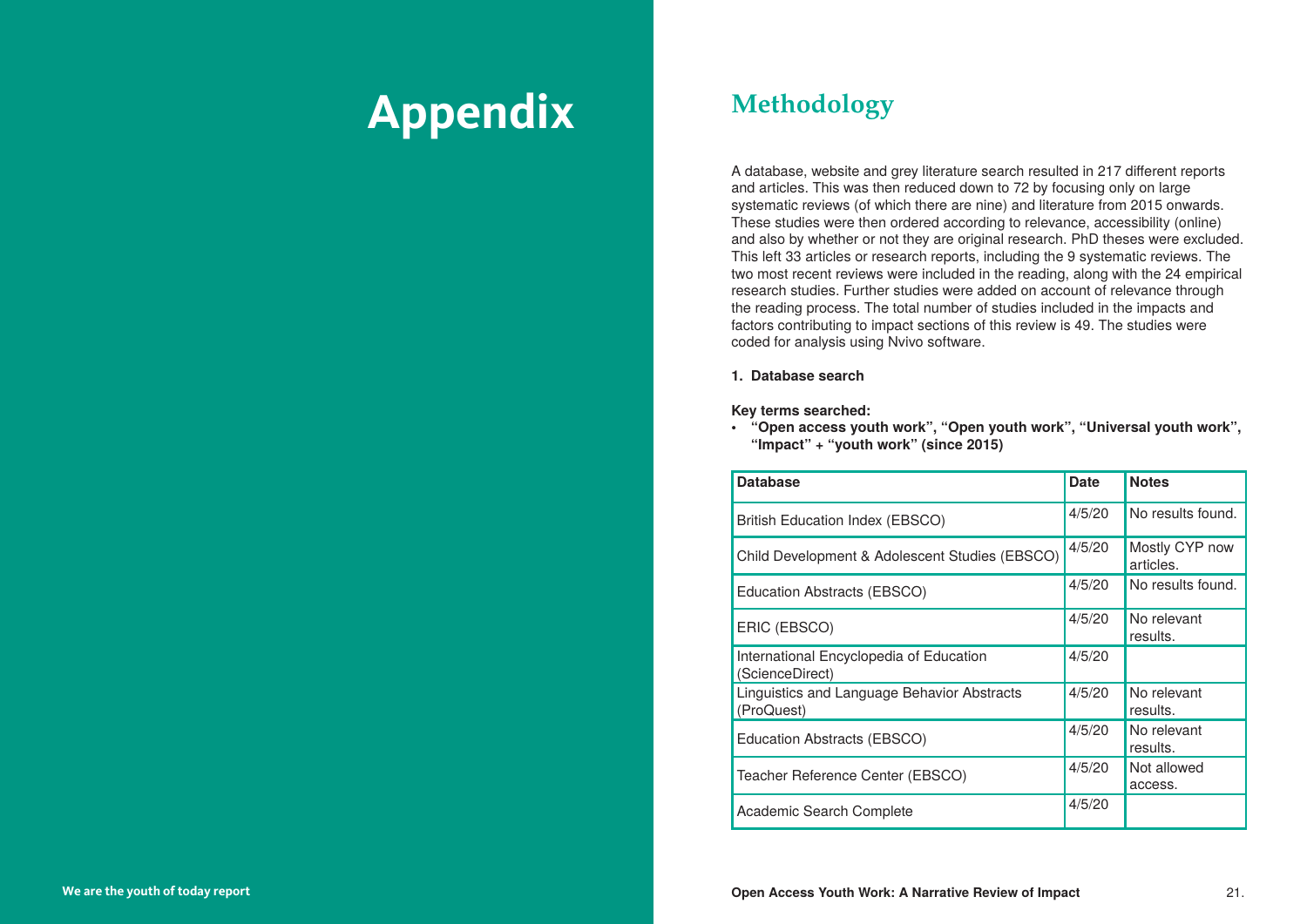| ome articles not accessible)    |
|---------------------------------|
|                                 |
|                                 |
|                                 |
| ce and Theory (CONCEPT) website |
|                                 |
|                                 |
| es not accessible)              |
| ebsite                          |
|                                 |
|                                 |
|                                 |
|                                 |
|                                 |
|                                 |
|                                 |

| 1. | <b>Spefific website search</b> |
|----|--------------------------------|
|----|--------------------------------|

Research Third Sector Knowledge Portal: A depository of 3rd sector research produced in the UK

| Children and Young People Now website (some articles not accessible)           |
|--------------------------------------------------------------------------------|
| London Youth                                                                   |
| Choose Youth website                                                           |
| Youth & Policy                                                                 |
| Contemporary Community Education Practice and Theory (CONCEPT) website         |
| In Defence of Youth Work blog                                                  |
| Infed website                                                                  |
| National Youth Agency website (some articles not accessible)                   |
| Professional Open Youth Work in Europe website                                 |
| Centre for Youth Impact                                                        |
| Partnership for Young London                                                   |
| <b>Young Foundation website</b>                                                |
| <b>Youth Link Scotland website</b>                                             |
| Youth Sector blog                                                              |
| Youthpolicy website                                                            |
| <b>Grey literature databases</b><br>2.                                         |
| The International Society for Third Sector Research                            |
| Open Grey                                                                      |
| Social Policy and Social Work Subject Centre                                   |
| Third Sector Knowledge Portal: A depository of 3rd sector research produced in |
| <b>UNESCO Online materials</b>                                                 |
|                                                                                |

**3. Google search (2015)**

| <b>ASSIA Applied Social Sciences Index and</b><br><b>Abstracts (ProQuest)</b> |        | Not allowed<br>access.  |
|-------------------------------------------------------------------------------|--------|-------------------------|
| IBSS: International Bibliography of the Social<br><b>Sciences (ProQuest)</b>  | 4/5/20 | Not allowed<br>access.  |
| JSTOR ebooks and journals                                                     | 4/5/20 |                         |
| Philosopher's Index                                                           | 4/5/20 | No relevant<br>results. |
| <b>Planex</b>                                                                 | 4/5/20 |                         |
| <b>ProQuest Social Sciences Premium Collection</b><br>$(1871 - )$             | 4/5/20 |                         |
| ScienceDirect Journals (Elsevier)                                             | 4/5/20 |                         |
| <b>SCOPUS (Elsevier)</b>                                                      | 4/5/20 |                         |
| Social Policy & Practice (Ovid)                                               | 4/5/20 |                         |
| Social Services Abstracts (Proquest)                                          | 4/5/20 |                         |
| UK Data Archive (UKDA)                                                        | 4/5/20 | No relevant<br>results. |
| Web of Science (formerly Web of Knowledge)                                    | 4/5/20 |                         |
| Cochrane Library                                                              | 4/5/20 | No relevant<br>results. |
| EconLit (1969-)                                                               | 4/5/20 | No relevant<br>results. |
| Evidence Search (NICE)                                                        | 4/5/20 |                         |
| <b>OECD iLibrary</b>                                                          | 4/5/20 | No relevant<br>results. |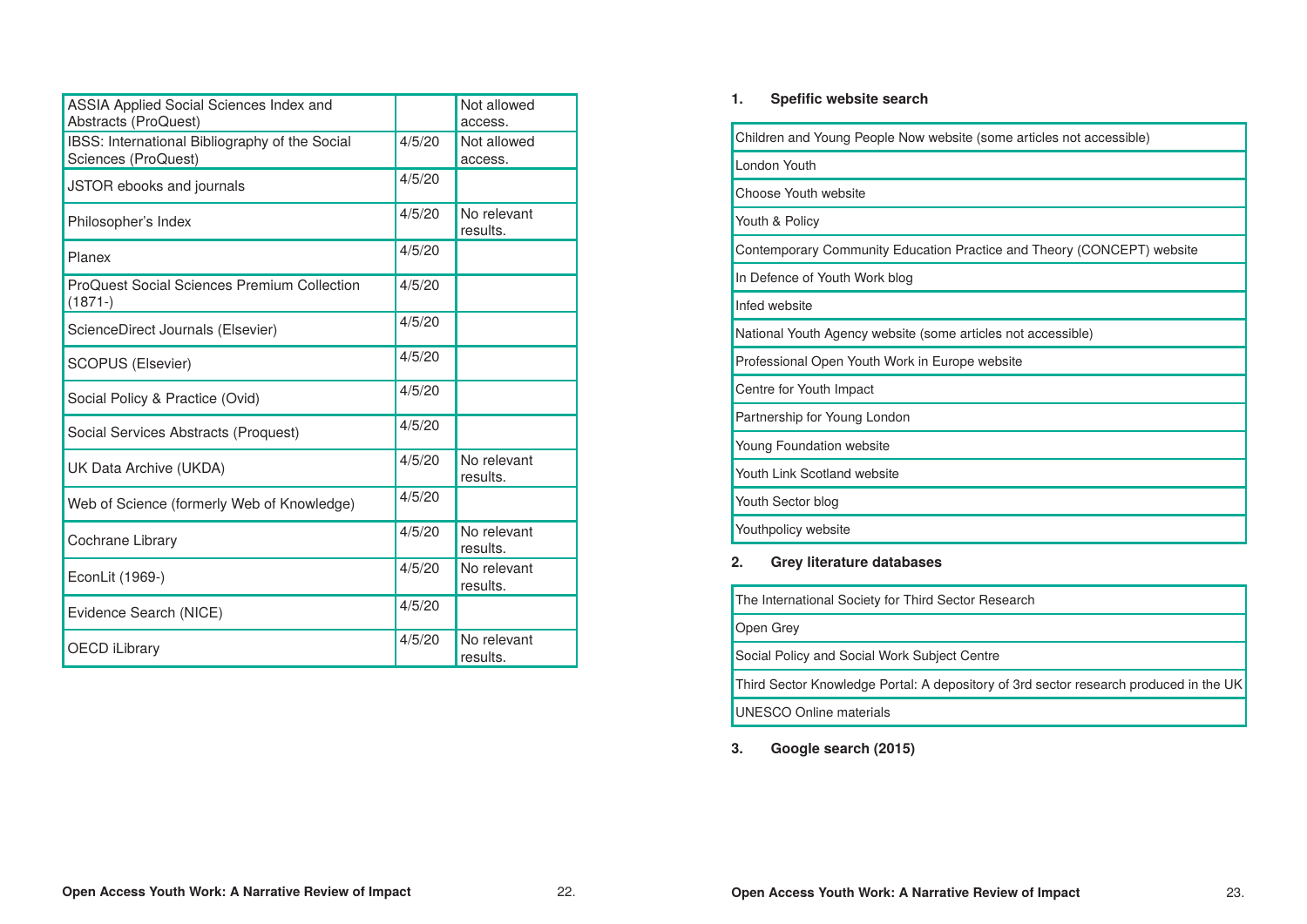Garbauskaite-Jakimovska, Justina, and Laura Bacinskiene. 2018. 'Integration of Refugees through Youth Work - Mission Possible?', International Journal of Open Youth Work, 2: 113-25 Gretschel, Anu, and Antti Korhonene. 2019. 'What the European Co-operation Teach Us About The Nature of Tools Used in Evaluation of Open (International) Youth Work', International Journal of Open Youth Work, 3: 83-92 Hansen, D., and M. Crawdord. 2011. 'On Measuring Youth Work in the United States: The Role of Qualitative and Quantitative Methods', Youth & Policy: 71–81 Mason, Will. 2015. 'Austerity youth policy: exploring the distinctions between youth work in principle and youth work in practice ', Youth & Policy, 114: 55-74 McCalman, Janya, Komla Tsey, Bradley Baird, Brian Connolly, Leslie Baird, and Rita Jackson. 2009. ''Bringing Back Respect': The Role of Participatory Action Research in Transferring Knowledge from an Aboriginal Men's Group to Youth Programs', Australasian Psychiatry, 17: S59-S63 McGregor, Callum 2015. "Universal Youth Work: A Critical Review of The Literature." In.: Edinburgh Youth Work Consortium and The University of Edinburgh McPherson, Charlotte. 2020. ''It's just so much better than school': the redemptive qualities of further education and youth work for working-class young people in Edinburgh, Scotland', Journal of Youth Studies, 23: 307-22 McQuaker, Rebecca, Kelly Ross, Amy Calder, and Ian Fyfe. 2020. "The Impact of Community Based Universal Youth Work in Dumfries and Galloway." In.: The University of Edinburgh; Northern Star; YouthLink Scotland; Youthwork: Dumfried & Galloway; Dumfries and Galloway Council Miller, Johanne, Lisa McAuliffe, Nighet Riaz, and Ross Deuchar. 2015. 'Exploring youths' perceptions of the hidden practice of youth work in increasing social capital with young people considered NEET in Scotland', Journal of Youth Studies, 18: 468-84 Morciano, Daniele, Anna Fausta Scardigno, Amelia Manuti, and Serafina Pastore. 2014. 'An evaluation study of youth participation in youth work: a case study in Southern Italy', Educational Research for Policy and Practice, 13: 81-100 Moullin, Sophie, Neil Reeder, and Bethia McNeil. 2011. "Measuring Value and Strengthening the Evidence Base." In. London: The Young Foundation Mundy-McPherson, Stuart, Christa Fouché, and Kim Elliot. 2012. 'If Only "a Rose by Any Other Name Would Smell as Sweet": A Systematic Review on the Impact of Youth Work for Young People', Child & Youth Care Forum, 41: 213-28 Nolas, Sevasti-Melissa. 2014. 'Exploring young people's and youth workers' experiences of spaces for 'youth development': creating cultures of participation', Journal of Youth Studies, 17: 26-41 Ord, Jon, Marc Carletti, Susan Cooper, Christophe Dansac, Daniele Morciano, Lasse Siurala, and Marti Taru. 2018. The Impact of Youth Work in Europe: A Study of Five European Countries (Helsinki: Juvenes Print - Suomen yliopistopaino Oy ) Passa, Angela, Georgia Drosopoulou, and Vassilis Passas. 2018. 'PLOUTOS - Pedagogical Learning Through the Operation and Urging of Teams for Overcoming Social Exclusion', International Journal of Open Youth Work, 2: 38-47 Petie, Olivia. 2018. "Youth First Futures Report: Part Three - The Field Research." In.:

Youth First

### **References**

- Adamson, J., and J. Poultney. 2010. "Increasing the engagement of young people in positive activities." In. London Centre for Excellence and Outcomes in Children and Young People's Services
- Arches, Joan, and Jennie Fleming. 2007. ''Building our own monument': A social action group revisited', Practice, 19: 33-45
- Blackham, Luke, and Pauline Grace. 2017. 'Can Youth Work Be Described as a Therapeutic Process? ', International Journal of Open Youth Work: 101-28
- Body, Alison, and Eddy Hogg. 2019. 'What mattered ten years on? Young people's reflections on their involvement with a charitable youth participation project', Journal of Youth Studies, 22: 171-86
- Bowler, Rick, and Amina Razak. 2019. 'Continuities and Change: Some reflections on 21 years of anti-racist youth work', Youth & Policy
- Coburn, Annette. 2011. 'Building social and cultural capital through learning about equality in youth work', Journal of Youth Studies, 14: 475-91
- Cooper, Susan, Daniele Morciano, Anna Fausta Scardigno, and Jon Ord. 2019. 'Transformative Evaluation in Youth Work and Its Emancipatory Role in Southern Italy', Italian Journal of Sociology of Education, 11: 133-52
- Cooper, Trudi, Miriam Brooker, Debbie McCabe, Peter Madden, and Orietta Simons. 2019. 'Transformative Youth Work in Local Government Youth Services', International Journal of Open Youth Work, 3: 29-46
- Davies, Bernard. 2019. ''Open' youth work in 2019: a backward look ', Concept, 10
- Davies, Bernard , and Bryan Merton. 2009. 'Squaring the Circle? The State of Youth Work in Some Children and Young People's Services', Youth & Policy, 103: 5–24
- de St Croix, Tania. 2018. 'Youth work, performativity and the new youth impact agenda: getting paid for numbers?', Journal of Education Policy, 33: 414-38
- Del Felice, Celina, and Lillian Solheim. 2011. 'Youth organisations as learning organisations: exploring special contributions and challenges', Development in Practice, 21: 1094-108
- Dickens, Luke, and Douglas Lonie. 2013. 'Rap, rhythm and recognition: Lyrical practices and the politics of voice on a community music project for young people experiencing challenging circumstances', Emotion, Space and Society, 9: 59-71
- Doherty, Louise, and Tania de St Croix. 2019. 'The Everyday and the Remarkable: Valuing and Evaluating Youth Work', Youth & Policy
- Dunne, Alison, Daniela Ulicna, Ilona Murphy, and Maria Golubeva. 2014. "Working with young people: The value of youth work in the European Union
- ." In. Brussels: European Commission
- Feinstein, Leon, John Bynner, and Kathryn Duckworth. 2006. 'Young People's Leisure Contexts and their Relation to Adult Outcomes', Journal of Youth Studies, 9: 305- 27
- Fyfe, Ian, Hannah Biggs, Susan Hunter, John McAteer, and Dona Milne. 2018. "The Impact of Community-based Universal Youth Work in Scotland." In.: Scottish Youth Work Research Steering Group